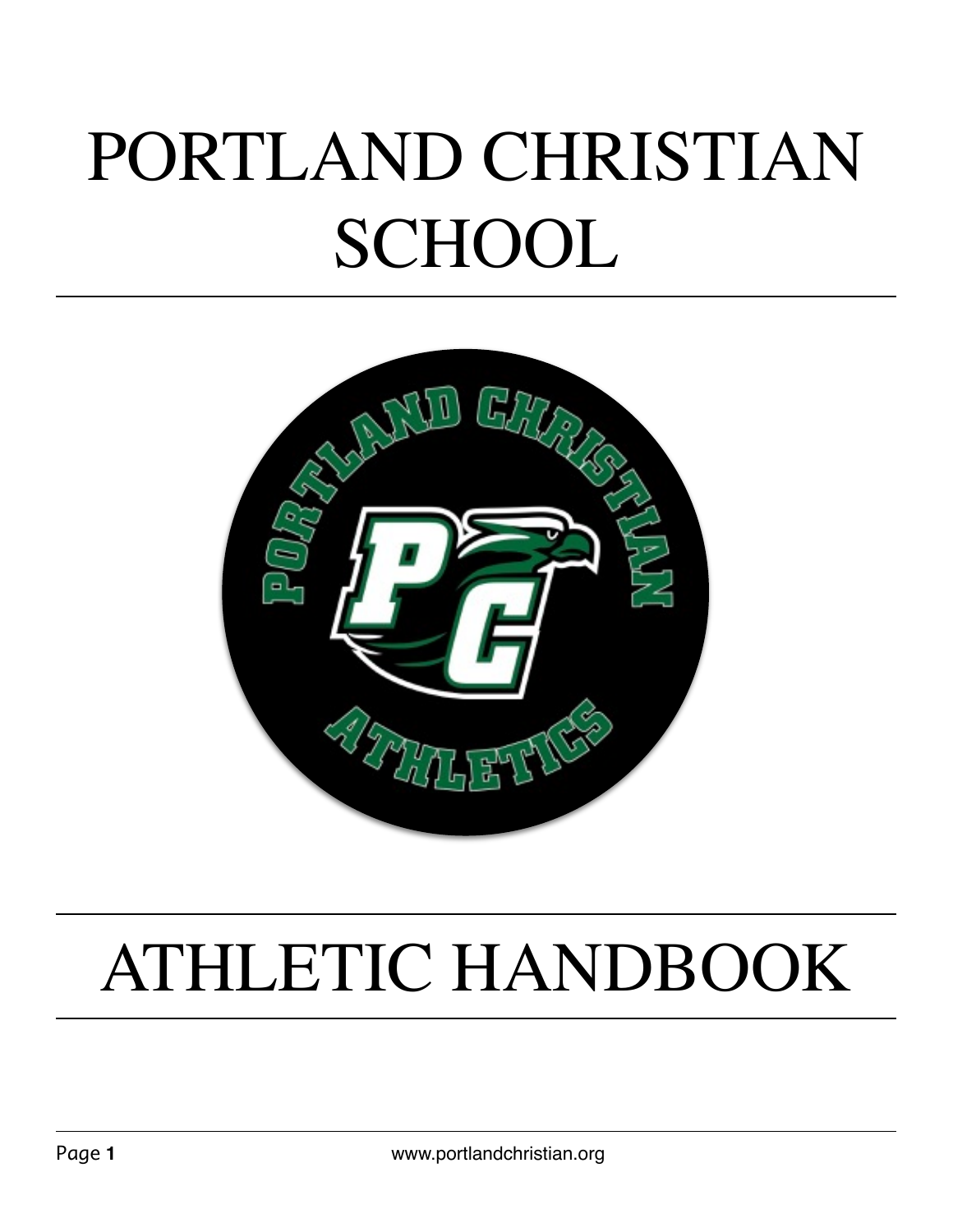

### **STUDENT ATHLETIC HANDBOOK**

| <b>INTRODUCTIONS</b>                                                                                                                                                                                                                                                                                                                                                                                            |                |
|-----------------------------------------------------------------------------------------------------------------------------------------------------------------------------------------------------------------------------------------------------------------------------------------------------------------------------------------------------------------------------------------------------------------|----------------|
|                                                                                                                                                                                                                                                                                                                                                                                                                 |                |
|                                                                                                                                                                                                                                                                                                                                                                                                                 | 3              |
|                                                                                                                                                                                                                                                                                                                                                                                                                 | 3              |
|                                                                                                                                                                                                                                                                                                                                                                                                                 | 4              |
| <b>ATHLETIC PHILOSOPHY</b>                                                                                                                                                                                                                                                                                                                                                                                      |                |
|                                                                                                                                                                                                                                                                                                                                                                                                                 |                |
|                                                                                                                                                                                                                                                                                                                                                                                                                 |                |
| <b>GOVERNANCES</b>                                                                                                                                                                                                                                                                                                                                                                                              |                |
|                                                                                                                                                                                                                                                                                                                                                                                                                 |                |
|                                                                                                                                                                                                                                                                                                                                                                                                                 |                |
|                                                                                                                                                                                                                                                                                                                                                                                                                 |                |
|                                                                                                                                                                                                                                                                                                                                                                                                                 | $\overline{7}$ |
| REQUIREMENTS FOR PARTICIPATION                                                                                                                                                                                                                                                                                                                                                                                  |                |
|                                                                                                                                                                                                                                                                                                                                                                                                                 | $\overline{7}$ |
|                                                                                                                                                                                                                                                                                                                                                                                                                 | $\overline{7}$ |
|                                                                                                                                                                                                                                                                                                                                                                                                                 | $\overline{7}$ |
|                                                                                                                                                                                                                                                                                                                                                                                                                 | $\overline{7}$ |
|                                                                                                                                                                                                                                                                                                                                                                                                                 | 8              |
| ATHLETIC CODES OF CONDUCT                                                                                                                                                                                                                                                                                                                                                                                       |                |
| <b>BASIC ATHLETIC DEPARTMENT POLICIES</b>                                                                                                                                                                                                                                                                                                                                                                       |                |
|                                                                                                                                                                                                                                                                                                                                                                                                                 | 9              |
|                                                                                                                                                                                                                                                                                                                                                                                                                 | 9              |
|                                                                                                                                                                                                                                                                                                                                                                                                                 | 9              |
| $\begin{minipage}{0.5\textwidth} \centering \begin{tabular}{p{0.8cm}p{0.8cm}p{0.8cm}} \hline \textbf{Target} & \textbf{3.9cm} & \textbf{4.9cm} \\ \textbf{3.9cm} & \textbf{4.9cm} & \textbf{5.9cm} \\ \textbf{4.9cm} & \textbf{5.9cm} & \textbf{6.9cm} \\ \textbf{5.9cm} & \textbf{6.9cm} & \textbf{6.9cm} \\ \textbf{7.9cm} & \textbf{8.9cm} & \textbf{9.9cm} \\ \textbf{9.9cm} & \textbf{9.9cm} & \textbf{9.$ | 9              |
|                                                                                                                                                                                                                                                                                                                                                                                                                 | 10             |
|                                                                                                                                                                                                                                                                                                                                                                                                                 | 10             |
|                                                                                                                                                                                                                                                                                                                                                                                                                 | 10             |
|                                                                                                                                                                                                                                                                                                                                                                                                                 | 10             |
|                                                                                                                                                                                                                                                                                                                                                                                                                 | 11             |
|                                                                                                                                                                                                                                                                                                                                                                                                                 | 11             |
|                                                                                                                                                                                                                                                                                                                                                                                                                 | 12             |
|                                                                                                                                                                                                                                                                                                                                                                                                                 | 12             |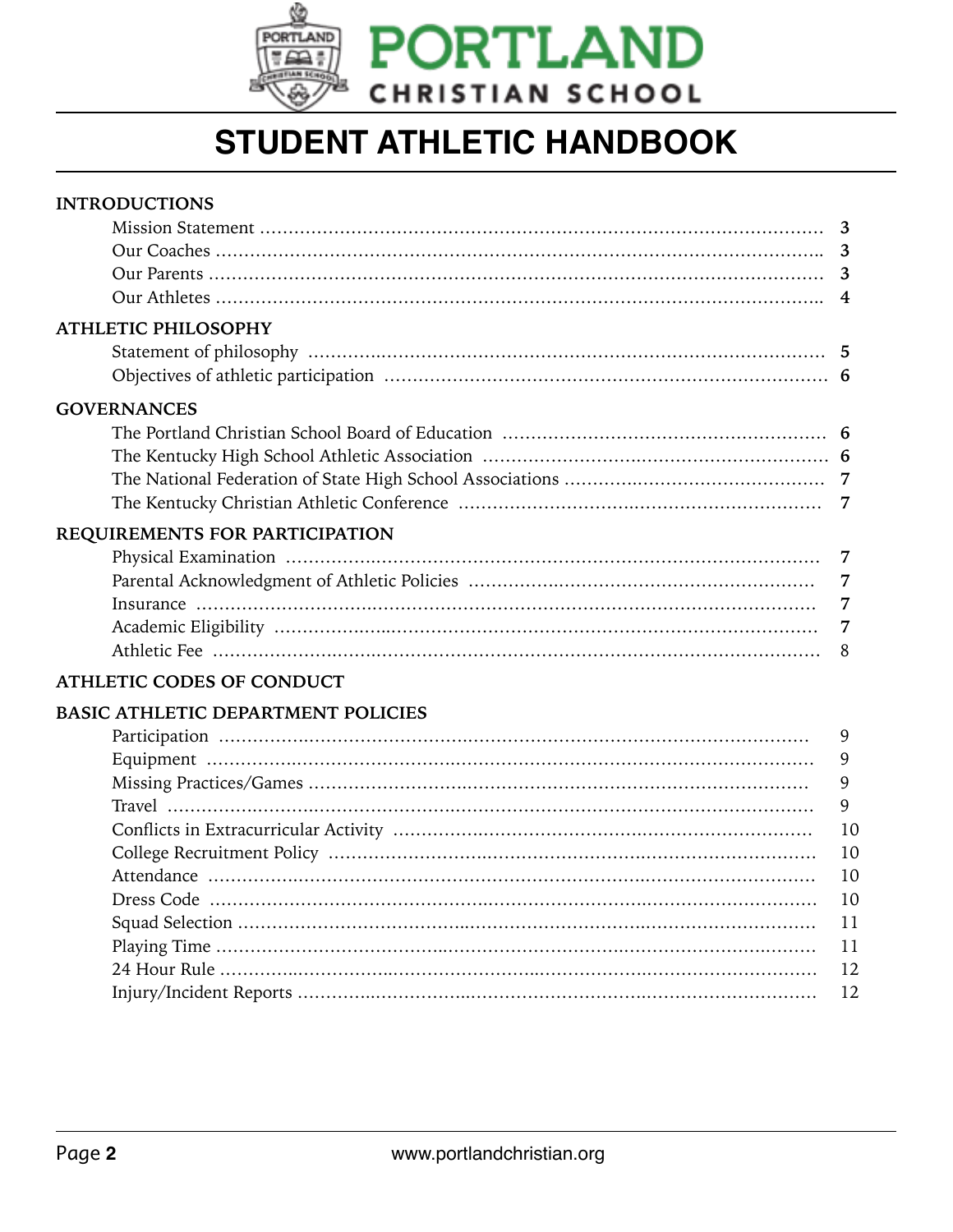#### **INTRODUCTIONS**

The Portland Christian School Athletics Handbook is a reference guide for coaches, student-athletes and parents, concerning the policies that govern interscholastic athletics at Portland Christian School.

The coach of an athletic team reports to the Athletic Director and is primarily responsible for the compliance by his/her team members to the rules, regulations, and policies governing athletics at Portland Christian School. The Athletic Director will administer these rules and regulations as they relate to team and coach relationships.

Sound reasoning, good judgment, and adherence to the school's core values will be the standard by which situations outside these stated rules and regulations are determined and evaluated.

Interscholastic athletics is a voluntary program. Students are not obligated to participate and participation is not required for graduation. Thus, competition in high school athletics is a privilege and not a right. Accompanying this privilege is the responsibility to conform to standards established for the high school athletic program. This privilege may be revoked if the athlete fails or refuses to comply with the rules.

Thank you for your participation in our athletic program. May God bless you as you use your God-given athletic abilities and desire to serve Him in this integral part of school life.

#### **Mission Statement**

The mission of the Portland Christian Athletic Department is to promote an environment for Portland Christian School student-athletes, parents, coaches, and staff that maximizes student-athlete success in competition and strengthens their Christian character on the campus and in the community.

#### **Our Coaches**

Thank you for your support of our athletic program here at Portland Christian School. We are thankful that your child has indicated a desire to participate in interscholastic athletics and you have expressed your willingness to permit him/her to compete. We believe that participation in sports provides a wealth of opportunities and experiences, which assist students in personal adjustments. A properly controlled, wellorganized sports program can often meet with the students' needs for self-expression, mental alertness and physical growth. It is our hope to maintain a program that is sound in purpose and will further each student's educational maturity and growth in Christlikeness.

#### **Our Parents**

Thank you for your support of our athletic program here at Portland Christian School. We are thankful that your child has indicated a desire to participate in interscholastic athletics and you have expressed your willingness to permit him/her to compete. We know that parents sacrifice a lot of resources, time and energy to help support their athlete.

Parents of student athletes have a responsibility to both their child and to the team. Without strong parental support the student athlete will not be able to achieve his/her greatest potential and/or the team may suffer.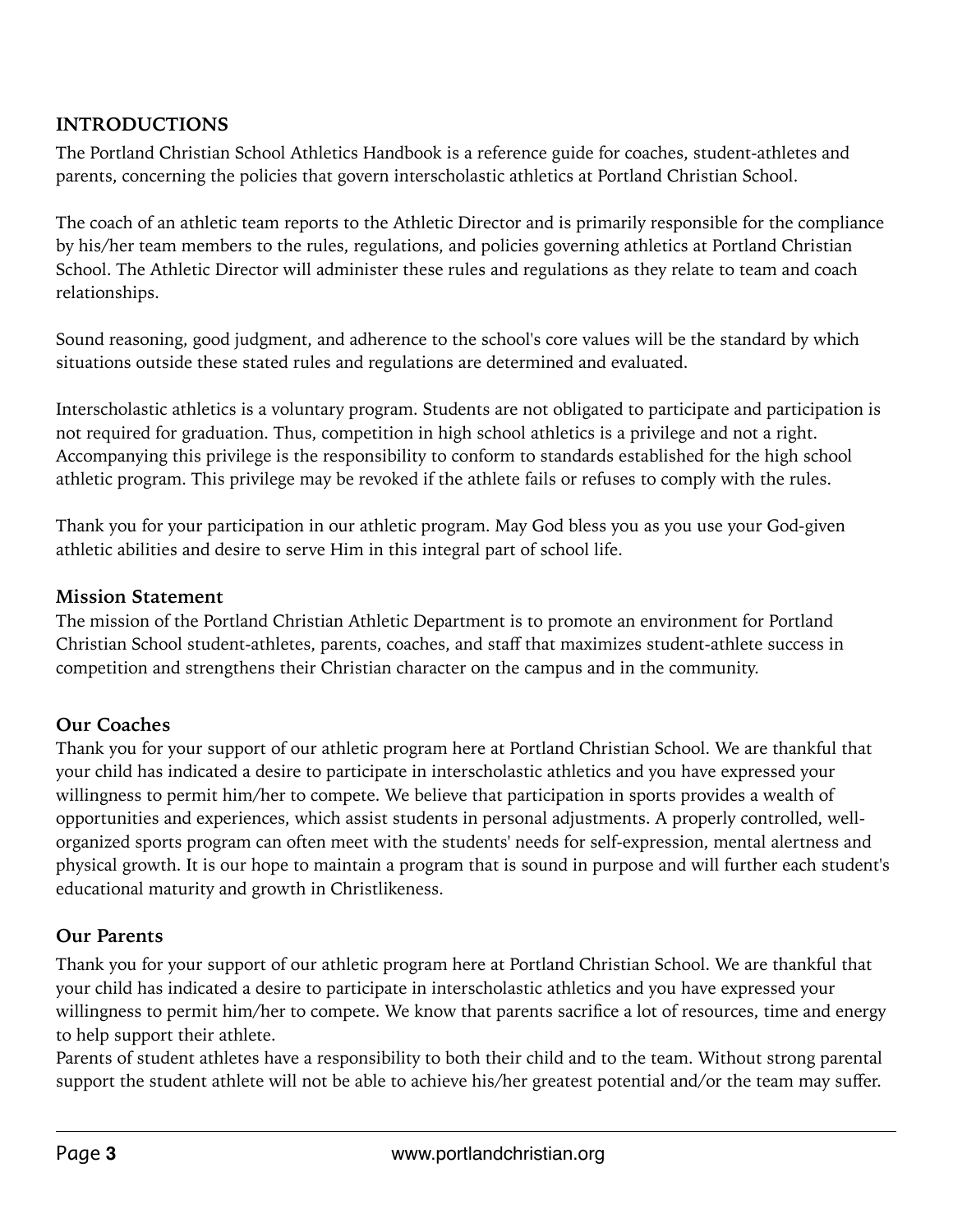It is important that parents provide positive reinforcement and understand their role as being part of the team. Parents, as well as players, should be supportive and encourage coaches and teammates at all times.

Parents are not coaches and learning to trust coaches is a key step to learning the value of the life lesson experiences athletics provides. It is also important that parents honor the Lord when attending athletic events. In order for PCS's athletic program to be successful, coaches, student athletes, and parents must make a firm commitment to glorify God at all times.

We ask that you would review this handbook, which will acquaint you with specific policies that are necessary for a well-organized program of athletics. It is the role of the athletic department, under the leadership of the Board of Directors and the building principals, to set the rules that govern the spirit of competition for the school. These rules need a broad basis of community support, achieved only through communication to the parents. It is our hope to accomplish this objective through this athletic publication for students and parents.

#### **Our Athletes**

Being a member of a Portland Christian School athletic team is an honor and a privilege. A great athletic tradition is not built overnight; it takes the hard work of many people over many years. As a member of an interscholastic squad of Portland Christian School, you have inherited an excellent tradition, a tradition you are challenged to uphold. We desire excellence, both in competitive athletic performance and in Christlike representation to our school and community.

We believe that participation in sports provides a wealth of opportunities and experiences, which assist students in personal adjustments. A properly controlled, well-organized sports program can often meet with the students' needs for self-expression, mental alertness and physical growth. It is our hope to maintain a program that is sound in purpose and will further each student's educational maturity and growth in Christlikeness.

A student who elects to participate in athletics is voluntarily making a choice of self-discipline and self-denial. These are the reasons we place such stress on good training habits. Failure to comply with the rules of training and conduct means exclusion from the squad. This concept of self-discipline and self-denial is tempered by our responsibility to recognize the rights of the individual within the objectives of the team. There is no place in athletics for students who will not discipline their minds and bodies for rigorous competition. We are striving for excellence and do not want our athletes to compromise our standards with mediocrity. Christ accepts and deserves nothing less from us than to strive to be the best. When your son/ daughter becomes involved in one of our sports programs, he/she commits our staff to certain responsibilities and obligations, which include adequate equipment and facilities, well-trained coaches, and fair competition with qualified officials.

When you wear the colors of Portland Christian School, we assume that you not only understand our traditions but are willing to assume the responsibilities that go with them. The contributions you do make will be a satisfying accomplishment to you and your family.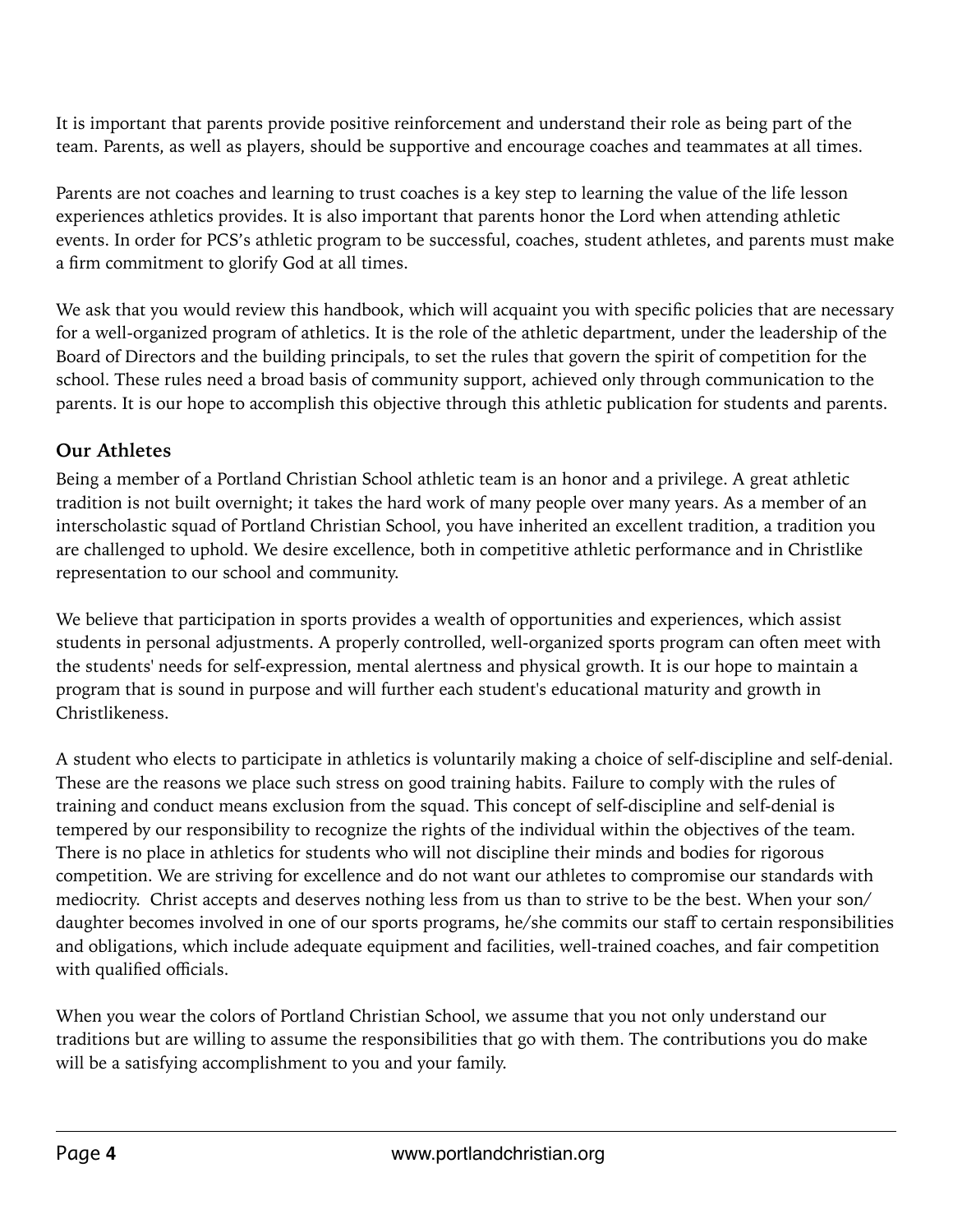#### Responsibility to School

One responsibility you assume as a participant is to your school. Portland Christian School cannot maintain its position as having an outstanding school unless you do your best in whatever activity you wish to engage. By participating in athletics to the maximum of your ability, you are contributing to the reputation of your school. You assume a leadership role when you are on an athletic team. The student body and citizens of the community know you. Because of this leadership role, you can contribute greatly to school spirit and community pride. Make Portland Christian School proud of you and those around you proud of your school by your faithful exemplification of the ideals of athletic competition and your Christian attitude.

#### Responsibility to Self

The most important responsibility is for you to broaden yourself and develop the strength of a Christian character and witness. You owe it to yourself to get the greatest possible good from your high school experience and to Christ to strive for your best in all things. Your academic studies, your participation in other extracurricular activities, and your daily high school experience prepare you for your life as an adult.

#### Responsibility to Others

As a squad member, you also bear a heavy responsibility to your teammates. When you know in your heart that you have lived up to all of the training rules, that you have practiced to the best of your ability every day, and that you have played the game "all out", then you have fulfilled your responsibility to those with whom you compete.

#### **ATHLETIC PHILOSOPHY**

#### **Statement of philosophy**

Portland Christian School Athletics is founded on the teaching and principles of God's Word. Biblical principles and the corresponding philosophies may differ substantially from schools with other philosophies. Such differences, however, do not necessitate unworkable relationships. Instead, our philosophy of athletics should provide an opportunity for others outside the Heritage community to visualize gospel actions and biblical principles. The Portland Christian School's athletic program is a wonderful opportunity to minister to the community through exemplary actions, Christ-like attitudes, and a high level of individual and team athletic skill. The challenge for our athletes, parents, and coaches is to adhere to the Colossians 3:17 mandate. "And whatever you do, whether in word or deed, do it all in the name of the Lord Jesus, giving thanks to God the Father through him".

Interscholastic athletics play an important role at Portland Christian School. Living out Christ's life and teachings on the field of competition is a tremendous privilege and responsibility that the student-athlete will carry throughout life. As with all aspects of life, God often uses participation in athletics to help sanctify Christians. Men and women learn a great deal through their participation on the various teams including the importance of sportsmanship and the value of teamwork. Athletic participation is intended to provide the student-athlete with experiences that not only develop a healthy body but also raise their self-image and confidence. Athletics should function as an integral part of the total curriculum and conform to the objectives of Portland Christian School. In doing so, athletic competition adds to school spirit and helps all students (both participants and spectators) develop pride in their school.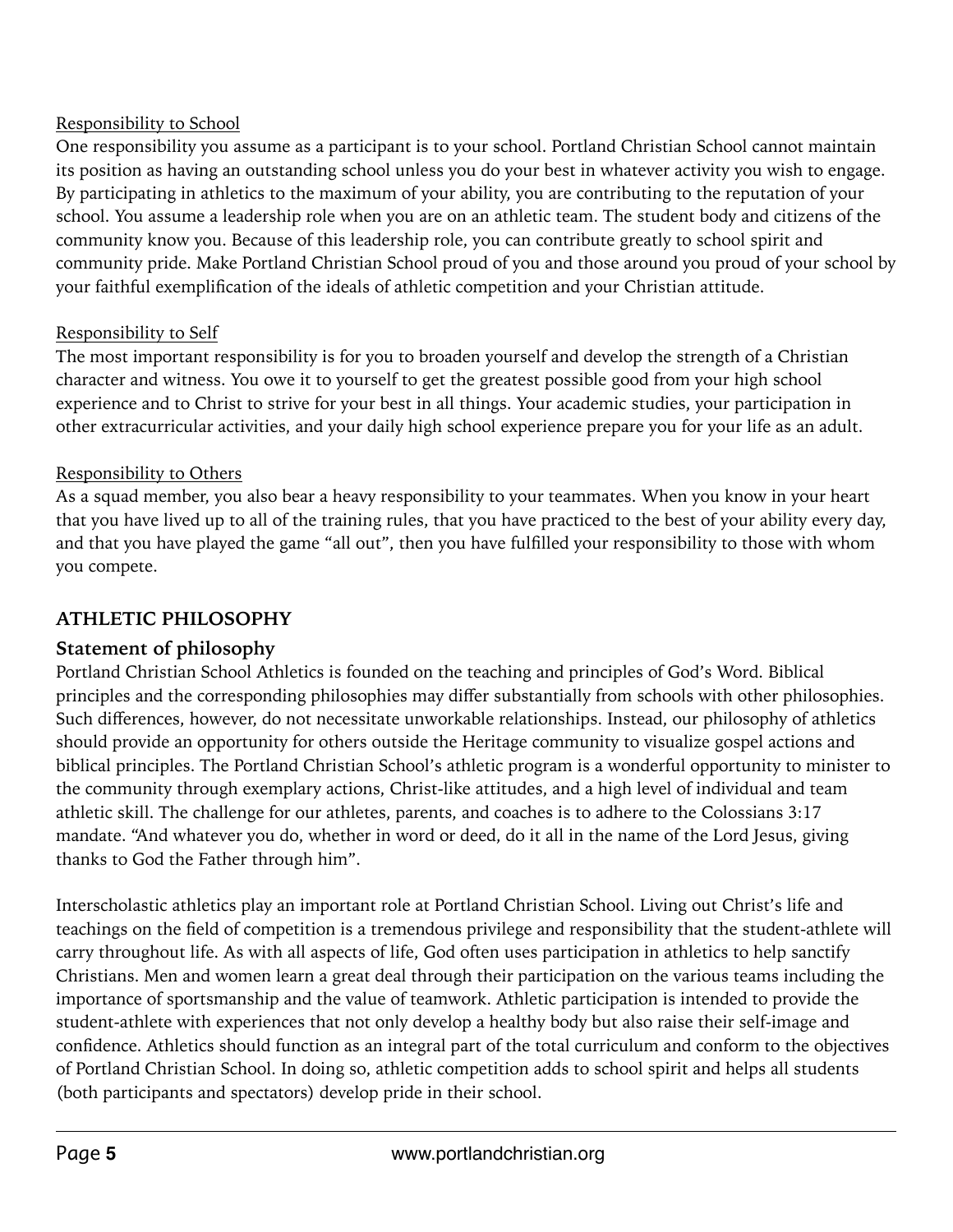Since participation in athletics can be such a positive experience, it is the policy of Portland Christian School that student-athletes shall enjoy as many different sport seasons as they wish without undue influence from any coach to specialize in one sport. At the high school level, the KHSAA offers a prestigious "Triple Threat" award for athletes who play a sport in each season (fall, winter and spring).

#### **Objectives of athletic participation**

- 1. "*Whatever you do, whether in word or deed, do it all in the name of the Lord Jesus, giving thanks to God the Father through him.*" (Colossians 3:17)
- 2. To maintain our witness for Christ and honor Him in all things
- 3. To provide a positive image of school athletics at Portland Christian School
- 4. To strive for athletic excellence that will produce successful teams
- 5. To provide opportunities that will serve as learning experiences that are similar to "real life" situations with emphasis on the following values:
	- a. Physical, mental and emotional growth
	- b. Loyalty, cooperation and teamwork that comes with team play
	- c. Self-discipline, excellence, self-motivation, and the ideals of sportsmanship that allow for winning and losing gracefully
- 6. To provide opportunities for students to experience individual success
- 7. To provide students with worthy use of recreational time both now and in the future
- 8. To be socially responsible and operate within a set of rules that promote respect for others
- 9. To understand the relevance of athletics in the overall educational program

#### **GOVERNANCES**

#### **The Portland Christian School Board of Education**

The Portland Christian School Board is responsible for the following areas:

- Interpreting the needs of the school.
- Developing policies in accordance with state statutes and mandates and in accordance with the educational needs and wishes of the people of Portland Christian School.
- Approving means by which professional staff may make these policies effective.
- Evaluating the interscholastic athletic program in terms of its value to Christ's witness.

#### **The Kentucky High School Athletic Association**

Schools are voluntary members of the Kentucky High School Athletic Association and compete only with member schools and schools from other states who belong to their state association. As a member school, Portland Christian School agrees to abide by and enforce all rules and regulations promulgated by this Association. The primary role of the state association is to maintain rules and regulations that ensure equity in competition for the student athletes and a balance with other educational programs. The association solicits input and is responsive to requests for rule modifications from member schools, appointed committees, and coaches' associations. The state association attempts to enforce such rules that assure the greatest good for the greatest number and to ensure that competition is conducted in an appropriate manner.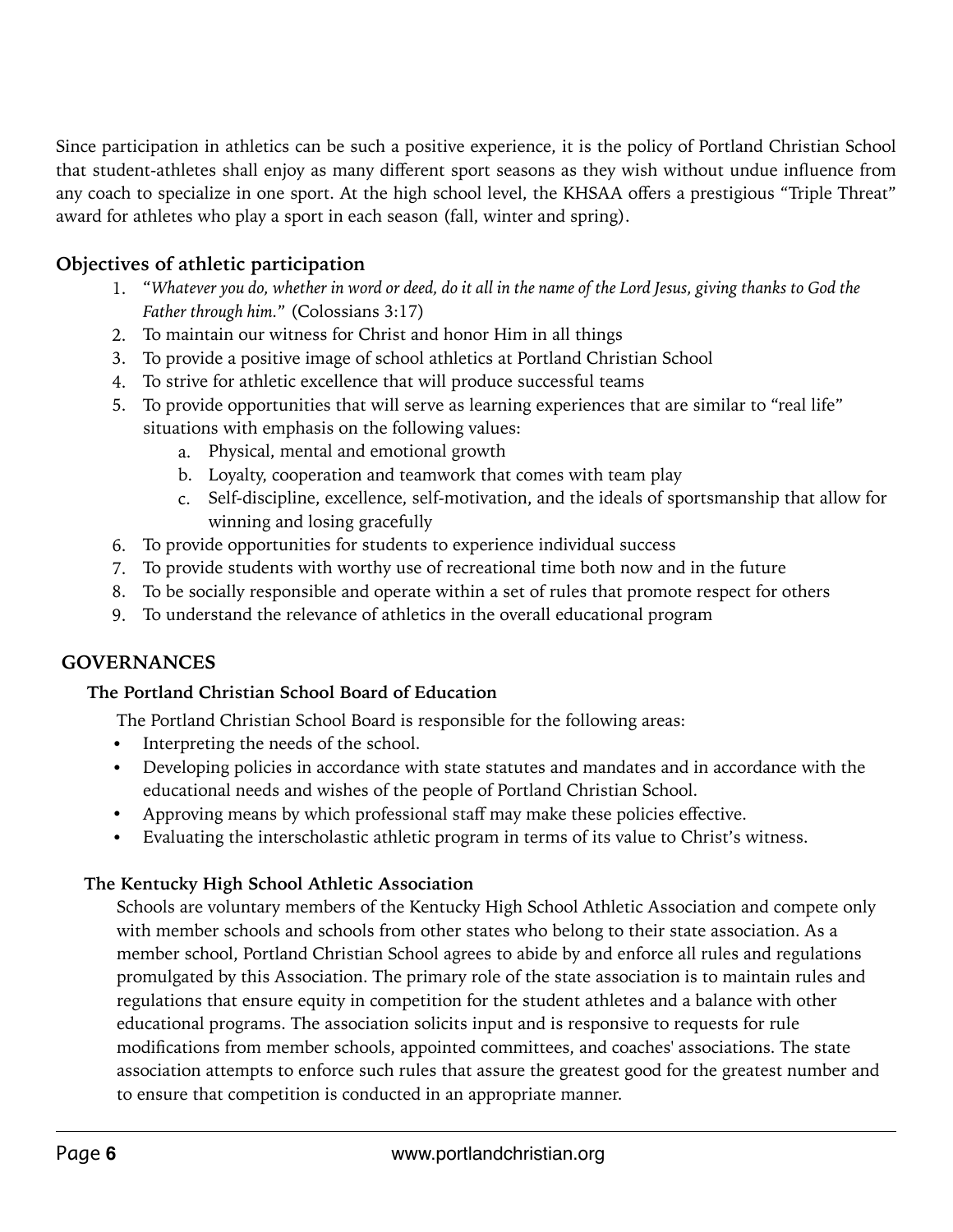#### **The National Federation of State High School Associations**

The National Federation consists of the fifty individual state high school's athletic and/or activities associations. The purposes of the Federation are to serve, protect and enhance the interstate activity interests of the high schools belonging to state associations; to assist in those activities of the state associations which can best be operated on a nationwide scale; to sponsor meetings, publications and activities which will permit each state association to profit by the experience of all other member associations; and to coordinate the work to minimize duplication.

#### **Kentucky Christian Athletic Conference**

Portland Christian School is a voluntary member of the KCAC. This league was established for the primary purpose of promoting Christian athletes and Christian school programs as a whole.

#### **REQUIREMENTS FOR PARTICIPATION**

#### **Physical Examination**

A yearly physical examination is required for each student athlete in grades 6-12. Athletes may not practice or play until this form is completed and turned in to the PCS Athletic Office. The physical form provided by the KHSAA must be completed by both the physician and the parent. The student, parent and examining physician must sign and date this form. The physical covers all KHSAA sports at Portland Christian for one year from the date of the physical. The form will be kept on file in the athletic office.Coaches are not to allow any student to begin any practice without verification that the student has a valid (not expired) KHSAA Form 4 on file in the administrator's office. This form is **REQUIRED** by the state.

#### **Parental Acknowledgment of Athletic Policies**

At the time a student tries out for an athletic team, he will be presented with this handbook along with all the necessary forms and information for participating in athletics. Each parent or guardian shall read all of the enclosed material and certify that they understand the athletic eligibility rules and policies of the school by signing the "Parent Athletics Acknowledgement" form.

#### **Insurance**

All athletes at Portland Christian School must be covered by insurance as directed by the KHSAA.

#### **Academic Eligibility**

Portland Christian School is governed by the KHSAA Bylaw 5, "Minimum Academic Requirements" for student athletes in high school. Students participating in athletics sanctioned by the KHSAA and cheerleading, including team managers and game support staff and their middle school equivalent, should meet the following requirement to remain eligible for competition, performance and practice: Student must maintain a 1.66 overall grade point average to be determined on the weekly grade check as mandated by KHSAA and with no failing grades in any class.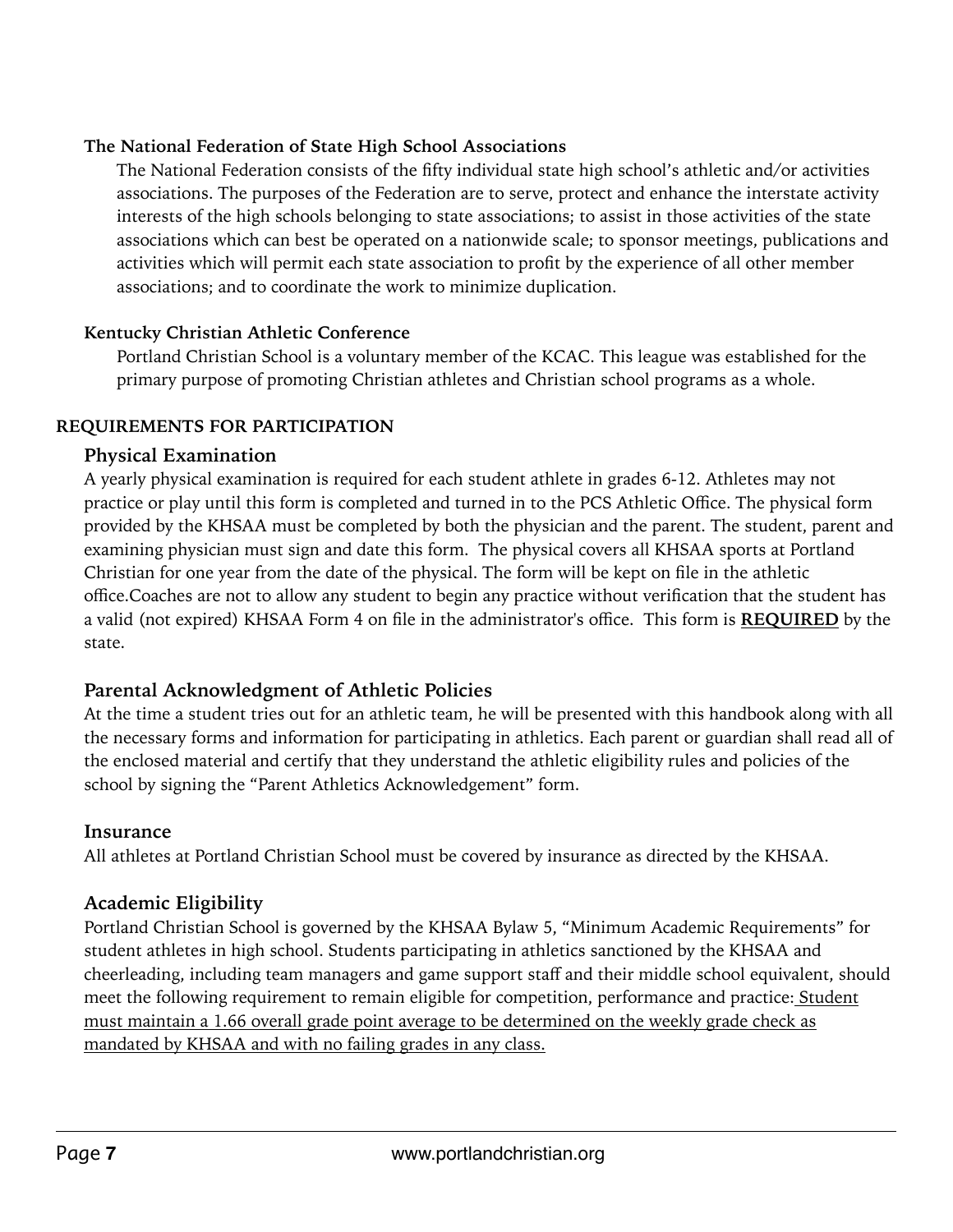For our 7th-12th grade students, grades will be checked weekly beginning with the first day of practice (or the first day of school). At least three grades must be entered for athletic eligibility to be determined. If an athlete is found to be academically ineligible, they will not be allowed to participate in any practices, games or athletic events with their team until the next successful grade check. An athlete that is ruled ineligible more than twice in a season could remain ineligible for the rest of that given season. Grade checks will be conducted each week on Friday to determine eligibility for the subsequent week (Monday through Sunday period).

The academic eligibility for elementary students will be determined by the elementary principals.

#### **Athletic Fee**

An athletic fee (*per sport)* is required of students who participate in any interscholastic sport. This fee is paid per athlete per sport. If the athletic fee is not paid by the first day of practices, the athletic fee will be charged to the student's account.

#### **ATHLETIC CODE OF CONDUCT**

A firm and fair policy of enforcement is necessary to uphold the regulations and standards of the athletic department. School administrators and the coaching staff feel strongly that high standards of conduct and citizenship are essential in maintaining a sound program of athletics. The welfare of the student is our major consideration and transcends any other consideration. All athletes shall abide by a code of ethics which will earn them the honor and respect that participation and competition in the interscholastic program affords. Any conduct that results in dishonor to the athlete, the team or the school will not be tolerated. Acts of unacceptable conduct, such as, but not limited to theft, vandalism, disrespect, immorality, violence, profanity, violations of the law could result in athletic disciplinary action. Penalty for this type of conduct will be determined by the head coach, the athletic director and the building principal if necessary.

Coaches are to observe a "zero" tolerance for unsportsmanlike or unchristian conduct in a practice or game. This applies to all players and coaches. Any actions or language not consistent with a Christian athlete are not to be tolerated. The coach is responsible for explaining the "zero" tolerance rule at the first practice. Minor offenses constitute a warning, the second minor offense or serious offense will require that consequences be enforced, and the third minor offense or a serious flagrant offense may result in removal from the team. Reinstatement of an athlete to the team can only be made by the building principal. In a game situation, all KHSAA rules and regulations will apply to athletes and coaches as well.

Any student who is on an in-school or out-of-school suspension can NOT practice or play in a contest on any day that the suspension is in effect.

The coaches are directly responsible for the actions of the athletes on their specific teams. The principals are directly responsible for the actions of coaches. The school administrator is ultimately responsible for the entire athletic program.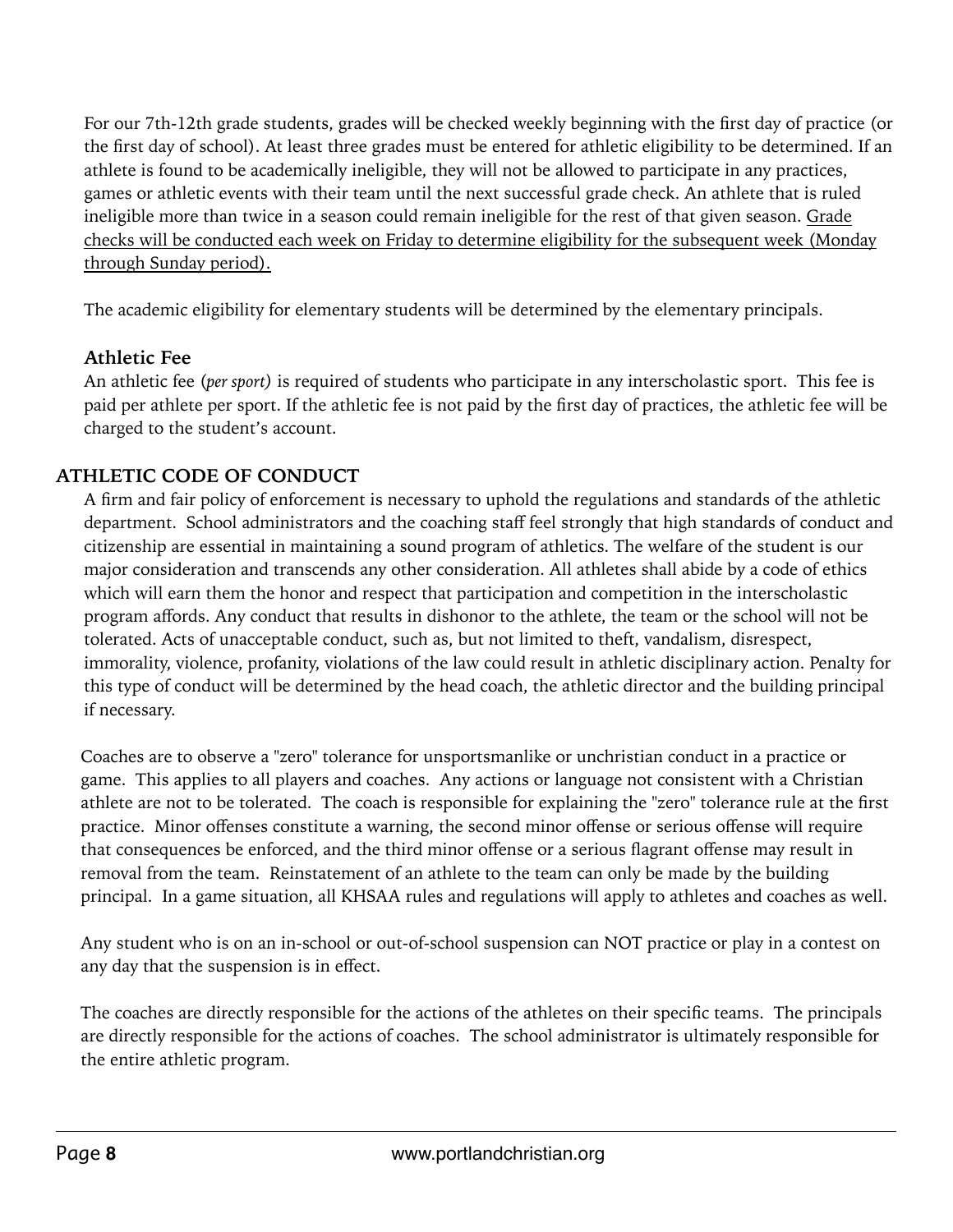#### **BASIC ATHLETIC DEPARTMENT POLICIES**

#### **Participation**

An athlete may participate in only one sport per season unless he/she has received the approval of the coaches involved and the Athletic Director.

Once a student athlete joins a sports team, we highly encourage them to complete the season. Occasionally, there many be a reason for an athlete to need to quit the team. If this is the case, you must consult with your head coach and report your situation to the Athletic Director. A meeting will be set up with the student athlete and their parents to discuss this decision. If the student athlete does not continue on the team, all equipment issued to the athlete should immediately be turned in to the athletic office. Quitting a sport, without a good reason, will result in penalties that will be determined by the coach and Athletic Director. These penalties will range from the loss of awards earned to being prohibited too participate in any athletic program.

If an athlete wishes to change sports during a season, he/she will not be permitted to participate on another team that season without the approval of the coaches involved and the Athletic Director. This procedure assures a smooth transfer, which is in the best interest of the student.

#### **Equipment**

School equipment and uniforms assigned to the student athlete is his/her responsibility. The athlete is expected to keep them clean and in good condition. Loss or damage of any equipment is the athlete's financial obligation.

#### **Missing Practices and/or Games**

An athlete should always consult his/her coach before missing practice or games. Missing practice or a game without communicating with the coach will be dealt with as a serious violation. Vacations by athletic team members during a sport season are discouraged. In the event of an absence due to a vacation that is unavoidable, an athlete must contact the head coach prior to the vacation. Commitments to Portland Christian teams should always come before club or outside teams. Different coaches may have different policies regarding practice attendance and playing time. Athletes should know, and respect, the policies and procedures of their coach if/when needing to be absent.

#### **Travel**

Transportation to athletic events is the responsibility of the student-athlete. Arrangements are to be made by the parents to transport their child to and from practices and games. The coach is not responsible for transportation.

#### **Conflicts in Extracurricular Activities**

An individual student who attempts to participate in several extracurricular activities will, undoubtedly, be in a position of a conflict of obligations. The athletic department recognizes that each student should have the opportunity for a broad range of experiences in the area of extracurricular activities, and, to this end, will attempt to schedule events in a manner to minimize conflicts. Students have a responsibility to do everything they can to avoid continuous conflicts. This would include being cautious about belonging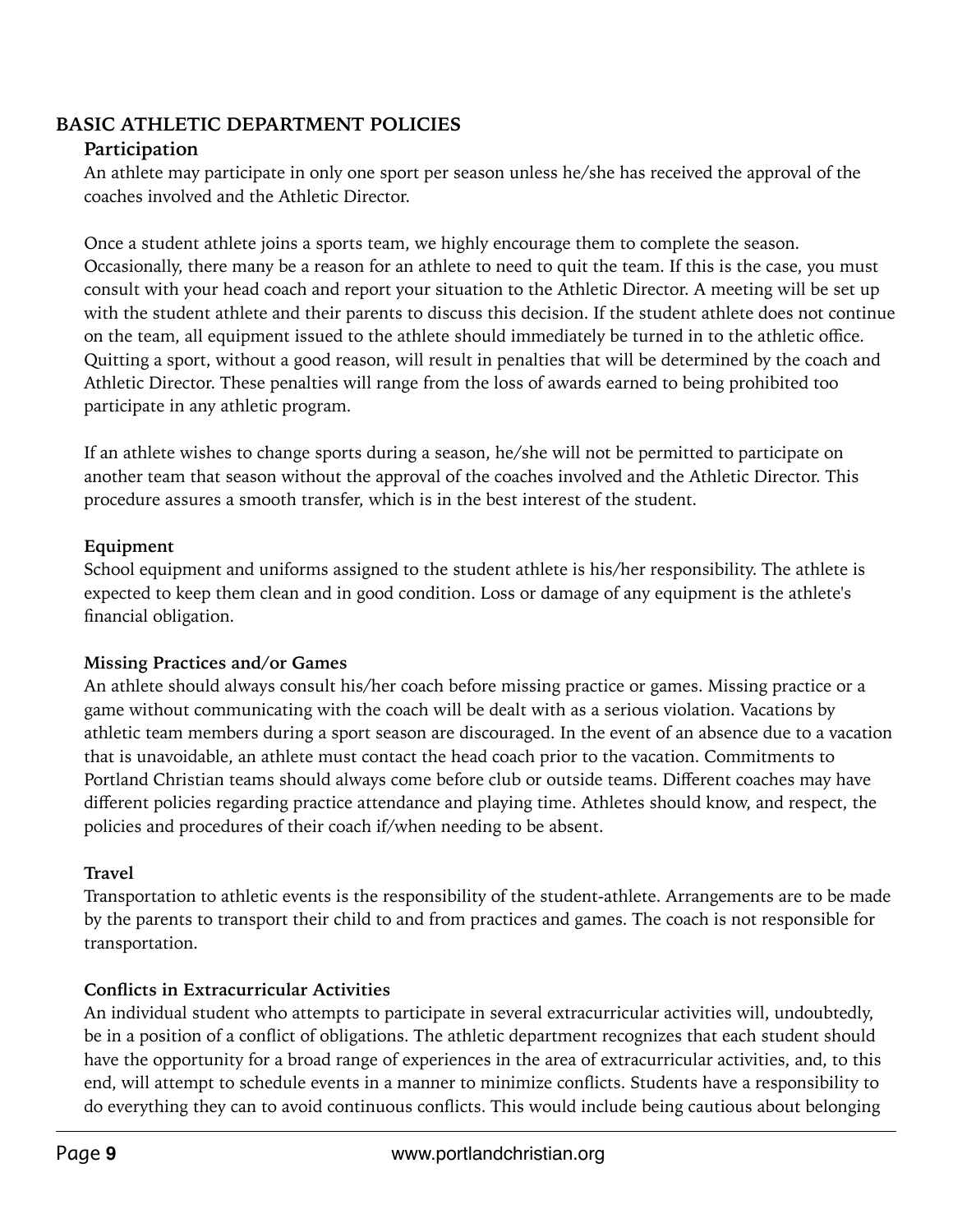to too many activities where conflicts are bound to happen. It also means notifying the faculty sponsors/ coaches involved immediately when a conflict does arise. When a conflict arises the sponsors/coaches will work out a solution so the student does not feel caught in the middle. If a solution cannot be found, the principal will make the decision based on the following:

- 1. The relative importance of each event.
- 2. The importance of each event to the student.
- 3. The relative contribution the student can make.
- 4. How long each event has been scheduled.
- 5. Consultation with parents.

Once the decision has been made and the student has followed that decision, he/she will not be penalized in any way by either faculty sponsor or coach. If it becomes obvious that a student cannot fulfill the obligation of a school activity, he should withdraw from that activity.

#### **College Recruitment Policy**

In the event an athlete should be contacted personally by a college recruiter, the athlete has an obligation to work through his/her coach and the athletic department. Inform your coach of such a contact as soon as possible. College recruitment information is available in the Athletic Office. For students who may possibly be recruited to play at an NCAA school, there are specific procedures to follow beginning in the athlete's sophomore year. The school counselor, academic dean or athletic director may provide this information to an athlete.

#### **Attendance**

Students who miss part of the school day due to illness must be in attendance by the start of the 5th period class to be able to play in a contest or to practice on that date. Students missing school for reasons other than illness must have an excused absence in order to participate. Final authority for infractions of this rule will rest with the building principal. Students absent from school on Friday with a contest the following day (Saturday) will be eligible to participate provided the absence is an excused absence.

#### **Dress Code**

A member of an athletic team is expected to be well-groomed and be fully in compliance with the school dress code. Appearance, expression and actions are all important parts of representing athletes, the team, the school and Christ.

Athletes and parents are expected to know and abide by the dress code policy for all athletic events including practices and home and away games. Disregard for the dress code may result in an athlete missing a practice or game and can result in dismissal from the team. Athletes will not be allowed to practice in clothing that does not comply with the dress code.

The expectations for student athlete dress code are as follows:

Shirts

- Shirts should have sleeves or cover the entire shoulder and not be loose underneath the arm.
- Cut off sleeveless shirts are NOT acceptable (for boys or girls) when they expose any part of the chest or stomach.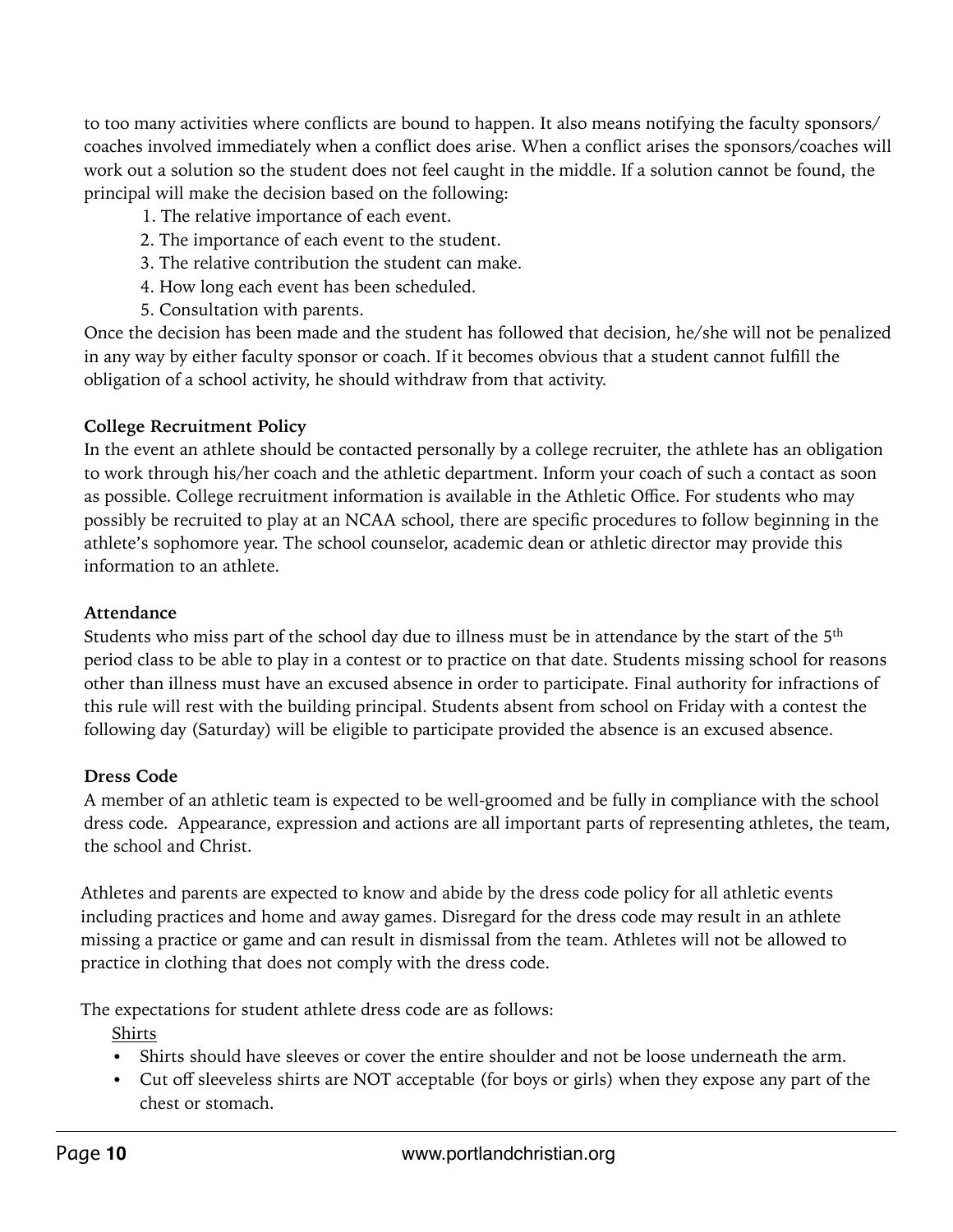- Boys may not be shirtless at any time.
- Girls' sports bras should not be seen at any time *(with exception for the top of the shoulders/neck area that may be partially visible with dress code compliant shirts.)*

#### Shorts

- The inside seam of all shorts must be at least 4".
- Spandex may only be worn under athletic shorts that meet dress code requirements. **General**
- Clothing and accessories should not display graphics or lettering that endorse a message contrary to the Christian mission or rules of the school.
- Practice clothing, when not designated, will be modest and within the definition of the school dress code.

#### **Squad Selection**

In accordance with our philosophy of athletics and our desire to see as many students as possible in the athletic program while at Portland Christian School, we encourage coaches to keep as many students as they can without unbalancing the integrity of their sport. Time, space, facilities, equipment, and other factors will place limitations on the most effective squad size for any particular sport.

Choosing the members of athletic squads is the responsibility of the coaches of those squads. Prior to trying out, the coach shall provide the following information to all candidates for the team:

- 1. Details of try-out period
- 2. Criteria used to select the team
- 3. Number to be selected
- 4. Practice and game commitments

When a squad cut becomes necessary, the process will include important elements. Each candidate shall:

1. Compete in a minimum of four practice sessions. *(Exceptions may include sports such as golf and tennis where practice facilities are limited, and this may not be possible.)*

- 2. Perform in at least one intrasquad game.
- 3. Be personally informed of the cut by the coach, including the reason for the action.

Coaches will discuss alternative possibilities for participation in the sport or other areas in the activities program.

#### **Playing Time**

Playing time is not guaranteed for any athlete at the middle school or high school level. Equal playing time is not guaranteed for any athlete at any level, including elementary school. While we desire to see all athletes reach their full potential, Portland Christian offers an interscholastic athletic program and not a recreational league. Coaches have the discretion to play whom they believe will best serve the purpose of the team in each athletic competition.